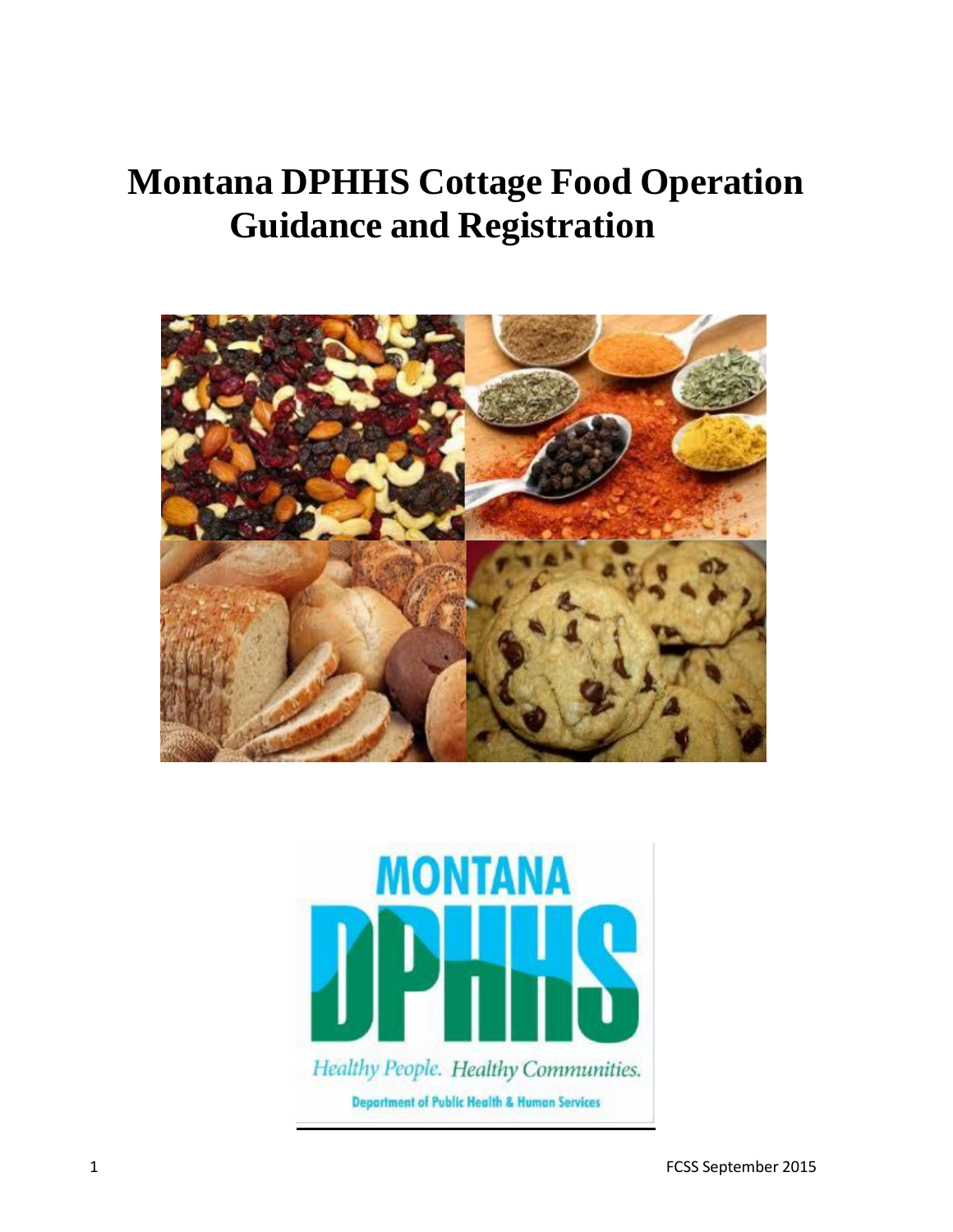As of October 1, 2015, Montana implemented a Cottage Food Program. This allows certain food items to be produced in a home kitchen and sold to the general public. Cottage Food Operators in Montana must specifically meet the following requirements:

- **1) Implement sanitary food preparation operations**. Items need to be produced in a kitchen that is clean and has restrictions on eating, drinking, and using tobacco during packaging of cottage foods, and the access of household pets during production. Cottage food products must be sold directly to the consumer within the State of Montana.
- **2) Only market cottage foods on the approved food list.** This includes:
	- a) Baked good products that may be cooked in an oven including:
		- i) Loaf breads, rolls, biscuits, quick breads, and muffins
		- ii) Cakes
		- iii) Pastries or scones
		- iv) Cookies or bars;
		- v) Crackers
		- vi) Cereals, trail mixes or granola
		- vii) Nuts and nut mixes
		- viii) Snack mixes
		- ix) Pies (except that custard style pies, pies with fresh fruit that is unbaked or pies that require refrigeration after baking )
	- b) Dried fruits
	- c) Standardized Jams, Jellies, Preserves and Fruit Butter
	- d) Recombining and Packaging of Dry Herbs, Seasonings, or Mixtures (dry soup, teas, coffees, spice seasonings)
	- e) Popcorn, popcorn balls, or cotton candy
	- f) Fudge, candies or confections that require a cook step and do not require refrigeration after cooking
	- g) Molded chocolate using commercial chocolate melts
	- h) Honey
	- i) Other products may be approved on a case by case basis by the department in consultation with the local health authority.
- **3) Create compliant labels.** Products must be labeled with basic information on the product, common allergens, and a statement to inform the public that it is produced in a home kitchen that does not fall under the regulations of a regular retail food facility.
- **4) Sell directly to consumers.** A face-to-face transaction with the consumer is required. They may be delivered to the purchaser, sold at Farmers' Markets, flea markets, craft bazaars, fairs, etc. Cottage food products cannot be sold to restaurants, distributors, wholesale or by e-mail or mail order.
- **5) Register with the local Environmental Health Agency.** The application fee is a one-time registration fee of \$40.00. However, if the location of the operation moves, or additional recipes and labels are submitted, the operator will be required to re-register. For those Native Americans living on Montana's reservations, contact your tribal environmental health office to determine what agency will be reviewing and registering Cottage Food Operations.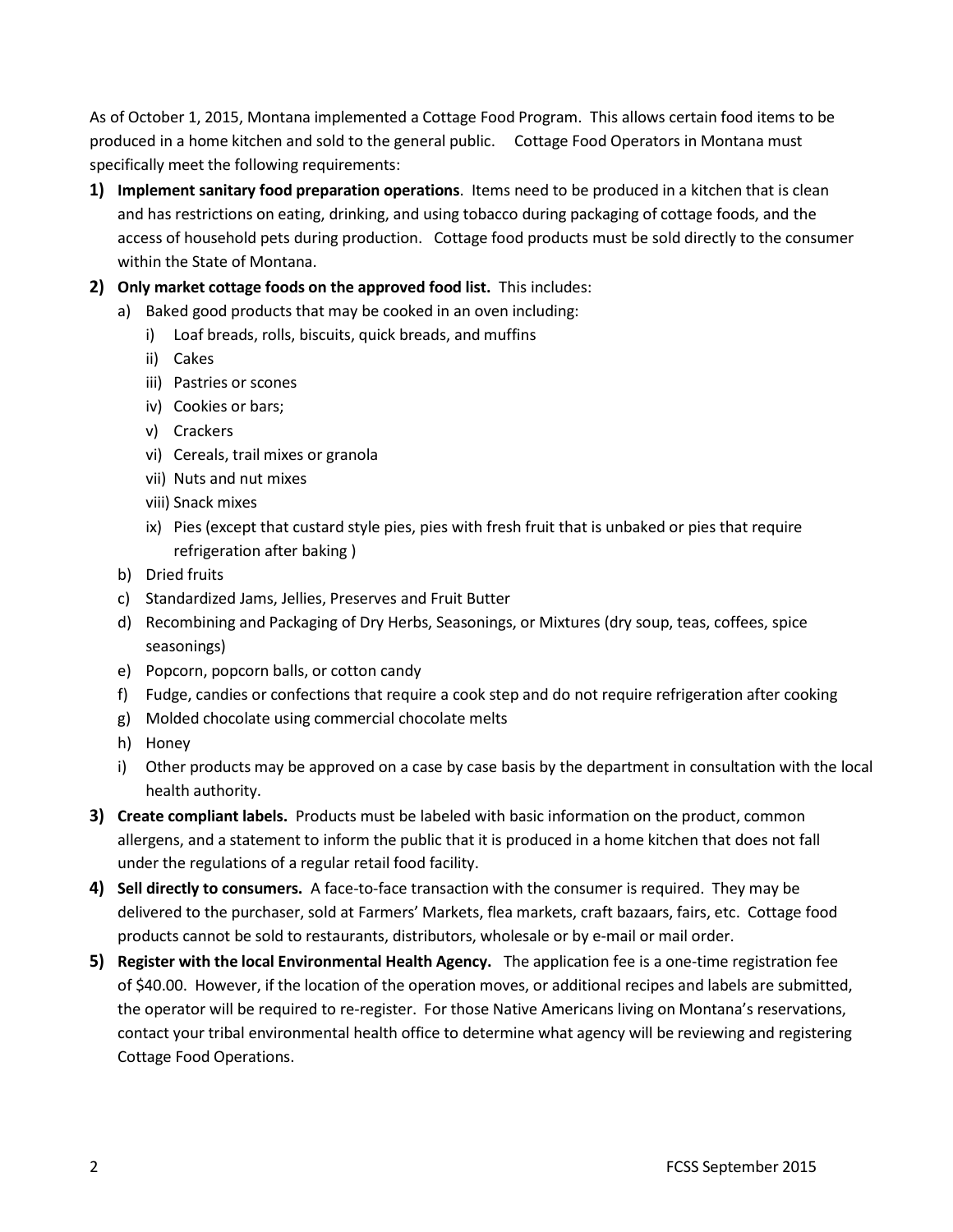### **APPLICATION FOR COTTAGE FOOD OPERATION REGISTRATION**

A cottage food operation allows for food that is not potentially hazardous such as baked goods, jam, jellies, preserves, fruit butters, or dry spice blends to be produced in the kitchen of a person's primary domestic residence in Montana and only for sale directly to the consumer, by the producer.

#### **Cottage Food Operation products cannot be sold to restaurants, wholesale via the internet, or by mail order. Products cannot be sold out of state.**

| NAME OF COTTAGE FOOD OPERATION:                                                                                                                                                                                                                                                                                                                                                                                                               |                          |                                                                                                                                                                                                                                |  |  |
|-----------------------------------------------------------------------------------------------------------------------------------------------------------------------------------------------------------------------------------------------------------------------------------------------------------------------------------------------------------------------------------------------------------------------------------------------|--------------------------|--------------------------------------------------------------------------------------------------------------------------------------------------------------------------------------------------------------------------------|--|--|
| OWNER NAME(S):                                                                                                                                                                                                                                                                                                                                                                                                                                |                          |                                                                                                                                                                                                                                |  |  |
|                                                                                                                                                                                                                                                                                                                                                                                                                                               |                          |                                                                                                                                                                                                                                |  |  |
| ADDRESS OF DOMESTIC HOME KITCHEN:                                                                                                                                                                                                                                                                                                                                                                                                             |                          |                                                                                                                                                                                                                                |  |  |
| CITY:                                                                                                                                                                                                                                                                                                                                                                                                                                         | COUNTY:                  |                                                                                                                                                                                                                                |  |  |
| <b>MAILING ADDRESS:</b>                                                                                                                                                                                                                                                                                                                                                                                                                       |                          |                                                                                                                                                                                                                                |  |  |
| CITY:                                                                                                                                                                                                                                                                                                                                                                                                                                         | STATE:                   | ZIP:                                                                                                                                                                                                                           |  |  |
| <b>PHONE NUMBER:</b><br><b>EMAIL ADDRESS:</b>                                                                                                                                                                                                                                                                                                                                                                                                 |                          |                                                                                                                                                                                                                                |  |  |
| NO <sub>0</sub><br>PREVIOUSLY REGISTERED? YES □                                                                                                                                                                                                                                                                                                                                                                                               |                          | IF YES, REGISTRATION #:                                                                                                                                                                                                        |  |  |
| Products (Please list the items you will prepare and sell)<br>Approved Cottage Foods Products include: foods that are not potentially hazardous and are processed or packaged in a<br>cottage food operation, including jams, jellies, dried fruit, dry mixes, and baked goods. Other similar foods that are not<br>potentially hazardous may be defined by the department by rule.<br>Please list the specific products you are registering: |                          |                                                                                                                                                                                                                                |  |  |
|                                                                                                                                                                                                                                                                                                                                                                                                                                               | <b>Owner's Statement</b> |                                                                                                                                                                                                                                |  |  |
| The information provided in this application accurately represents my operation and I understand that I must grant the<br>local health official access to my residence for the purpose of inspection in the event of a complaint based on an illness<br>associated with my product(s).                                                                                                                                                        |                          |                                                                                                                                                                                                                                |  |  |
| Signature(s) of owner(s)                                                                                                                                                                                                                                                                                                                                                                                                                      |                          | Date:                                                                                                                                                                                                                          |  |  |
| Please remit check or money order for \$40.00, payable to Flathead City-County Health Department (FCCHD) with this<br>application. No refund of fees after receipt of Cottage Food Operation Application.                                                                                                                                                                                                                                     |                          |                                                                                                                                                                                                                                |  |  |
| ***************** For office use only ******************                                                                                                                                                                                                                                                                                                                                                                                      |                          |                                                                                                                                                                                                                                |  |  |
| Conditions:                                                                                                                                                                                                                                                                                                                                                                                                                                   |                          | Date: the contract of the contract of the contract of the contract of the contract of the contract of the contract of the contract of the contract of the contract of the contract of the contract of the contract of the cont |  |  |
| Please send copy of this page to DPHHS-FCSS                                                                                                                                                                                                                                                                                                                                                                                                   |                          |                                                                                                                                                                                                                                |  |  |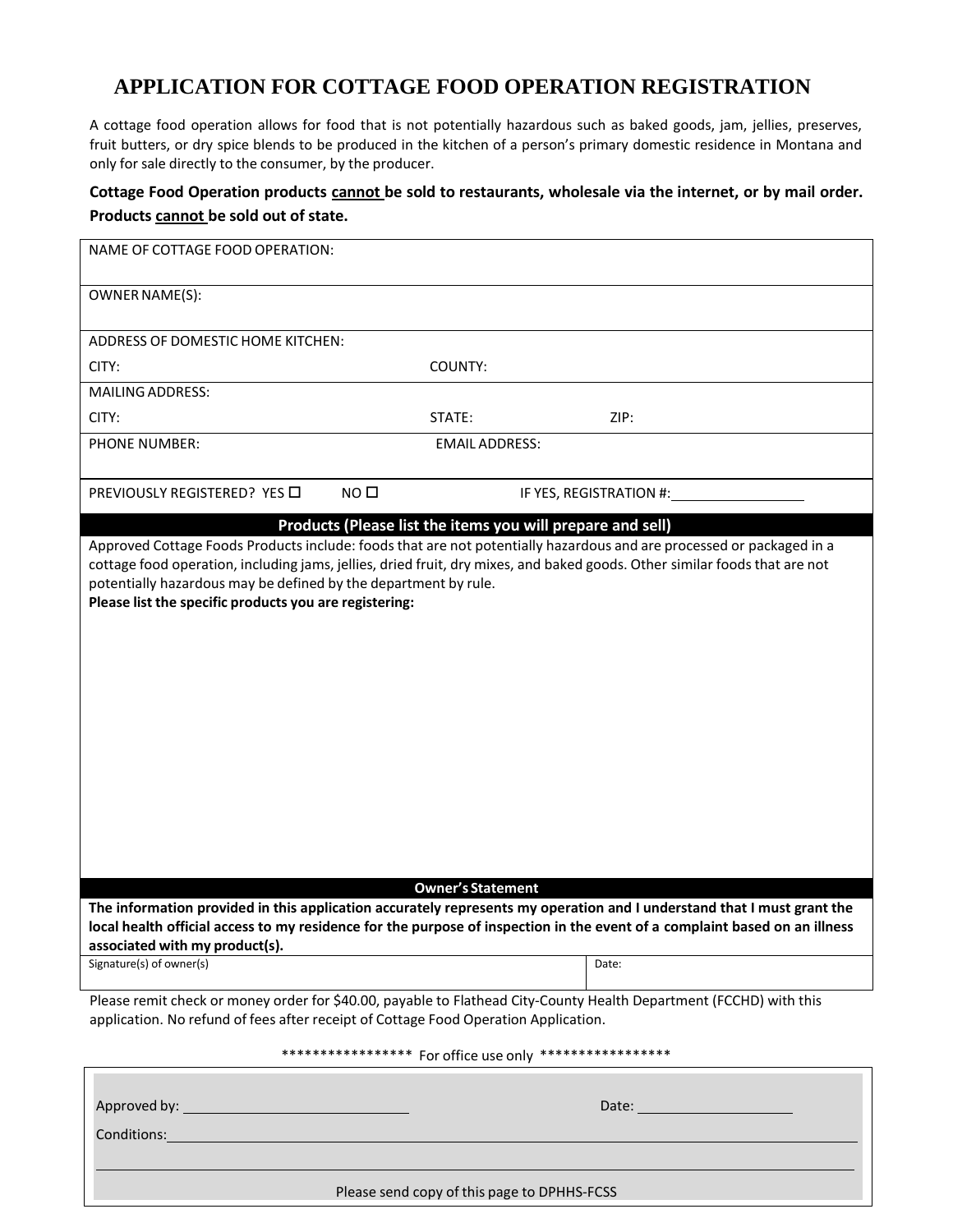### **Attachment 1- Recipes**

## **Recipes, Processing, Packaging, Labeling and Cleaning**

#### **Submit:**

Recipe List- Submit a list of all products you are applying to be registered (see the "Recipe List" attachment). These products, if approved, will be listed on your registration.

After listing all of your recipes in numerical order, then write out the recipe and attach your label on the "Recipes & Labels" attachment.

**Jams, Jellies and Fruit Butters** will be approved if they are made from the following fruits, and contain at least 67% sugar by weight. Other formulations will need to be assessed to make sure they meet the safety requirements specified in 21CFR150. They cannot contain large chunks of fruit.

- **Fruit Butters** made with apple, apricot, grape, pear, plum, prune, quince, and combinations of these fruits.
- **Fruit jellies** made with apple, apricot, blackberry, black raspberry, boysenberry, cherry, crabapple, cranberry, dewberry, fig, gooseberry, grape, grapefruit, guava, loganberry, orange, peach, pineapple, plum, pomegranate, prickly pear, quince, raspberry, currant, strawberry and youngberry and combinations of these fruits.
- **Fruit preserves and jams** made with the same fruits as fruit jellies, as well as blueberry, elderberry, huckleberry, rhubarb, tangerine, nectarine, cranberry and tomato and combinations of these fruits.

#### **Dried Fruit:**

The following fruits can be dried, packaged and sold as well as other fruits that have a pH of 4.6 or lower:

Apples, apricots, grapefruit, lemons, limes, mangos, nectarines, oranges, peaches, plums, pomegranates, tangerines, blackberries, blueberries, cherries, cranberries, currants, gooseberries, grapes, raspberries, strawberries and huckleberries.

Processing and packaging is restricted to the conditions on the right.

### *Attachment 1- Recipes*

Clearly explain the ingredients of your recipes and the measurements.

- $\div$  Each variation of a recipe needs to be submitted. For example, "Chocolate Chip Cookies" and "Chocolate Chip Cookies with Walnuts".
- ❖ Make sure each ingredient used is mentioned in the instructions.
- $\div$  If you are greasing a pan this also needs to be listed in your ingredients.

Products not allowed:

- **Certain types of** frosting
- **Jams**, jellies and butters made from fruits not allowed under the CFR
- $\blacksquare$  Products with meat or cheese
- **Meringue or custard** pies, cheesecakes

### **Dried fruit**:

- 1. Must have a minimum internal food temperature of 160ºF within 60 minutes of cutting fruit.
- 2. Must have a minimum internal temperature of 135ºF during the entire drying process.
- 3. Cannot be packaged in vacuum, reduced oxygen or modified oxygen packaging.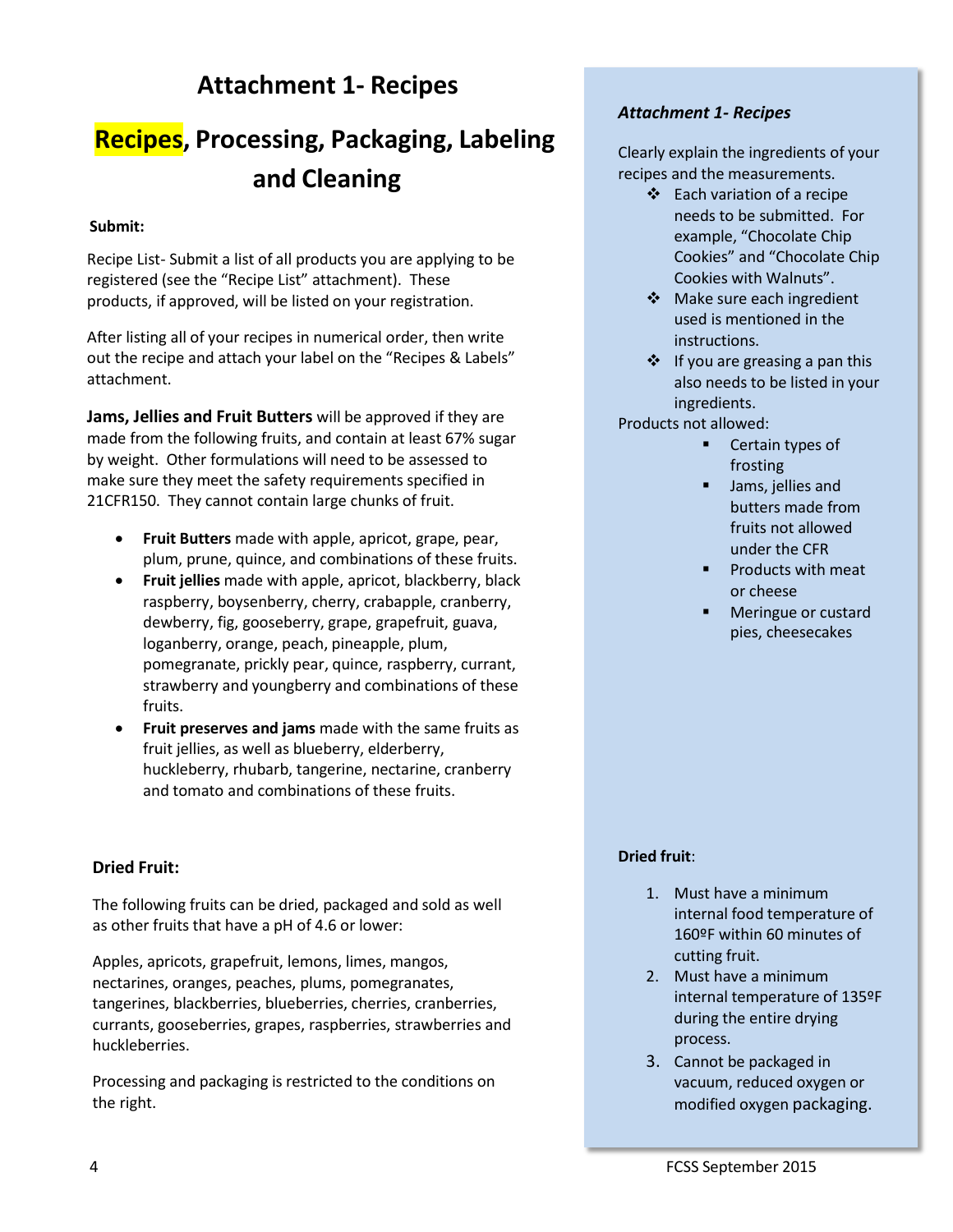### **Recipe Attachment**

### **(Complete one for each product)**

**Product Name: Recipe #:**

Clearly identify the ingredients of your recipes and the measurements.

 Each variation of a recipe needs to be submitted. For example, "Chocolate Chip Cookies" and "Chocolate Chip Cookies with Walnuts".

| <b>RECIPE</b>              |                                                |  |
|----------------------------|------------------------------------------------|--|
| <b>Name of Ingredient:</b> | Amount of each ingredient (in units of weight) |  |
|                            |                                                |  |
|                            |                                                |  |
|                            |                                                |  |
|                            |                                                |  |
|                            |                                                |  |
|                            |                                                |  |
|                            |                                                |  |
|                            |                                                |  |
|                            |                                                |  |
|                            |                                                |  |
|                            |                                                |  |
|                            |                                                |  |
| DIRECTIONS:                |                                                |  |
|                            |                                                |  |
|                            |                                                |  |
|                            |                                                |  |
|                            |                                                |  |
|                            |                                                |  |
|                            |                                                |  |
|                            |                                                |  |
|                            |                                                |  |
|                            |                                                |  |
|                            |                                                |  |
|                            |                                                |  |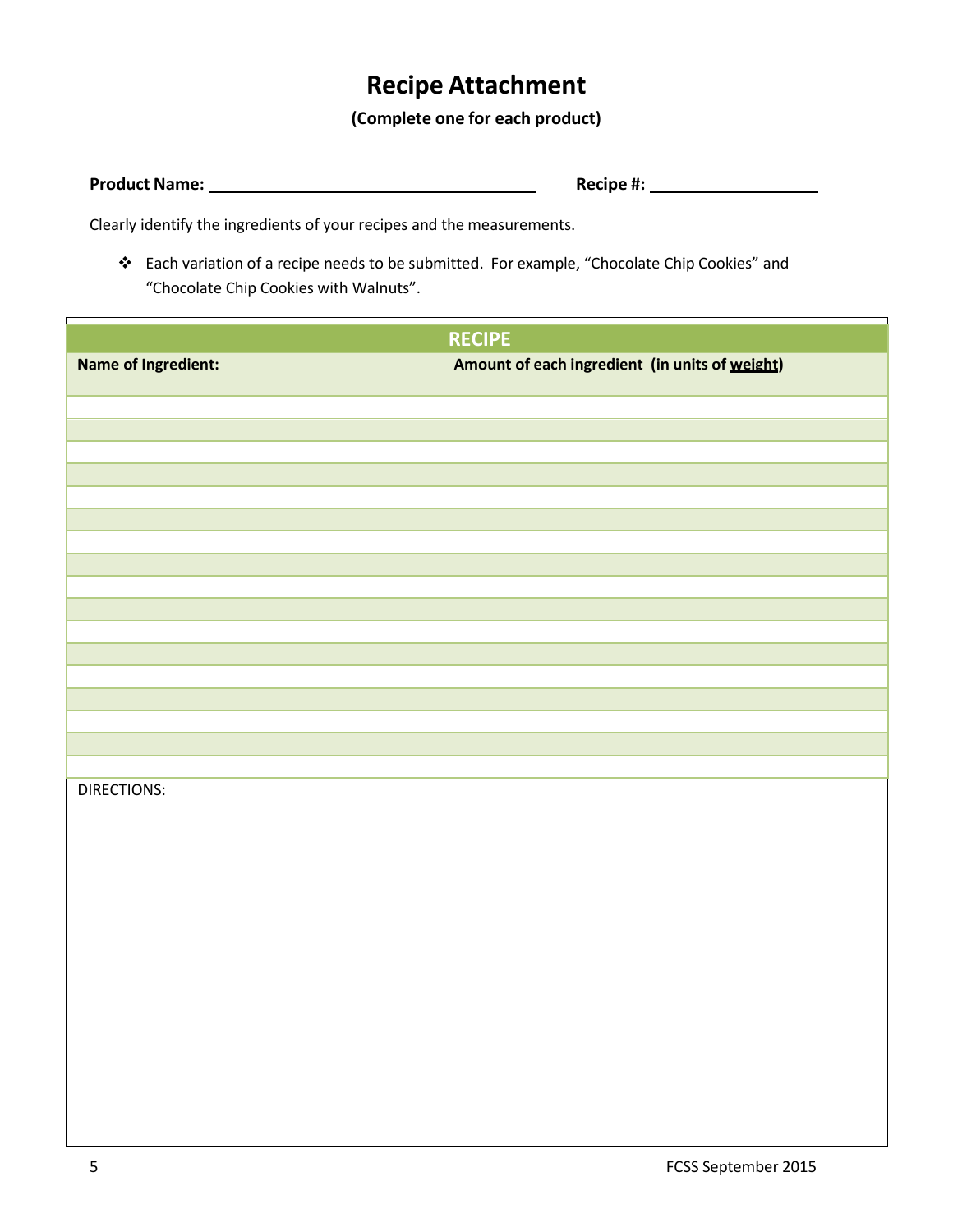### **Attachment 2- Production Process**

## **Recipes, Processing, Packaging, Labeling and Cleaning**

#### **Submit:**

- $\checkmark$  A copy of all processing steps you take that are not listed in the recipe or packaging.
- $\checkmark$  List of equipment to be used within Registered Area (not including standard household appliances)

Examples of non-listed steps such as:

- $\triangleright$  Boiling jam jars prior to filling or
- $\triangleright$  Cooling and storing breads on a cooling rack placed on the counter for 3 hours after the bake step.

LIST OF PROCESSING STEPS AND SPECIAL EQUIPMENT (e.g. dehydrator, vacuum sealer, pressure cooker):

### *Attachment 2- Processing*

Some processing steps will be identified in the recipes and some will be identified in the packaging. This page is to identify any nonlisted steps of the processing or packaging in detail to review for hazards that may be introduced.

Several recipes may have the same process. If so, you may list all of the recipes that have the same process on one sheet.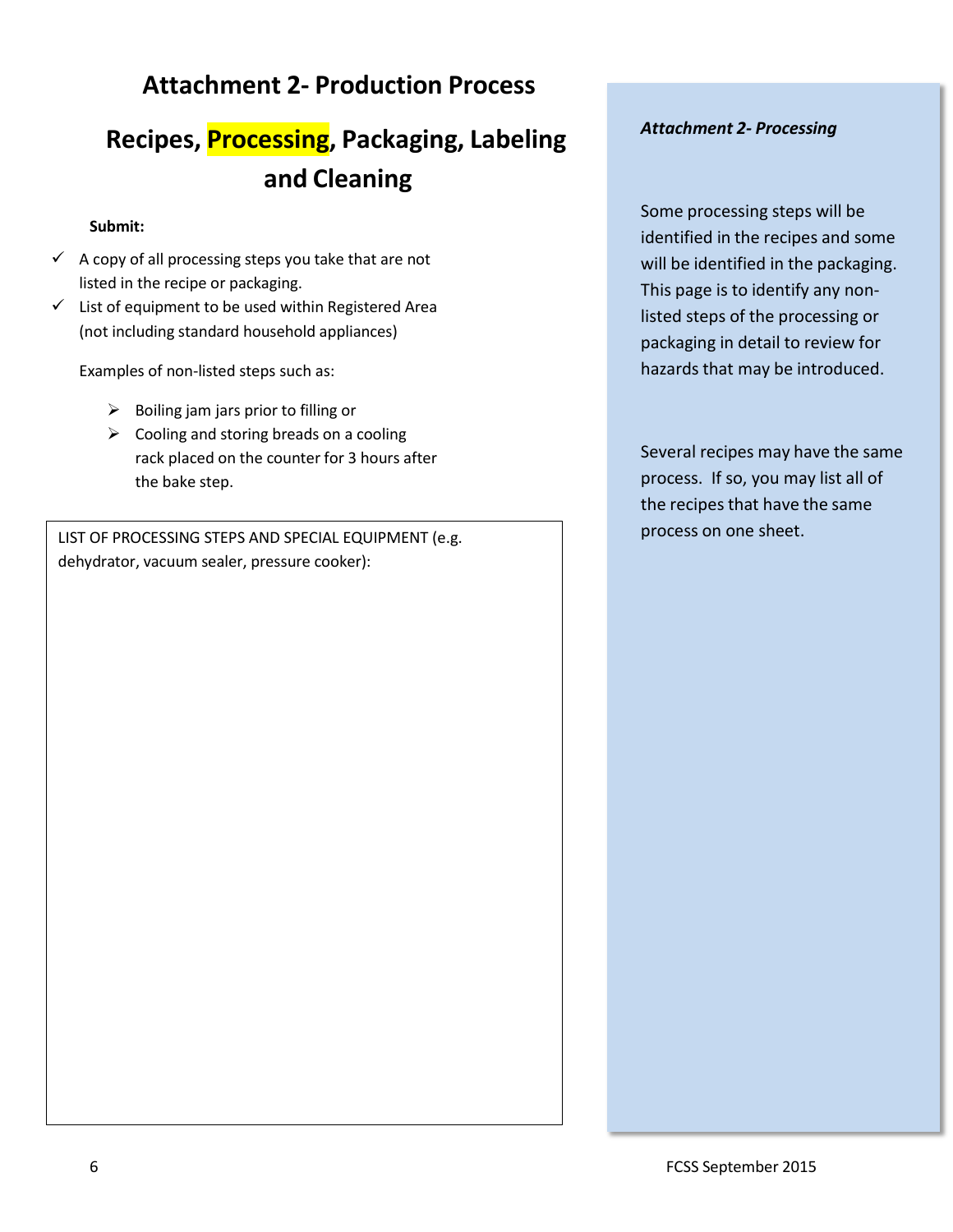### **Attachment 3- Packaging Process**

## **Recipes, Processing, Packaging, Labeling and Cleaning**

#### **Submit:**

 $\checkmark$  A description of all the types of packaging you will use and the process of how the product will be packaged.

#### Examples:

- $\triangleright$  "I use new plastic baggies from the grocery store, and with disposable gloves place two cookies in a baggie and seal with a twist tie.
- $\triangleright$  "I use canning jars and two piece commercial canning lids to seal the jam while it is hot."

LIST OF TYPE OF PACKAGING AND THE PROCESS (e.g. boiling glass jars; items are wrapped individually with clear food wrap):

### *Attachment 3- Packaging*

Some packaging steps will be identified in the recipes and some will be identified in the packaging. This page is to identify any nonlisted steps of the processing or packaging in detail to review for hazards that may be introduced.

Several recipes may have the same process. If so, you may list all of the recipes that have the same process on one sheet.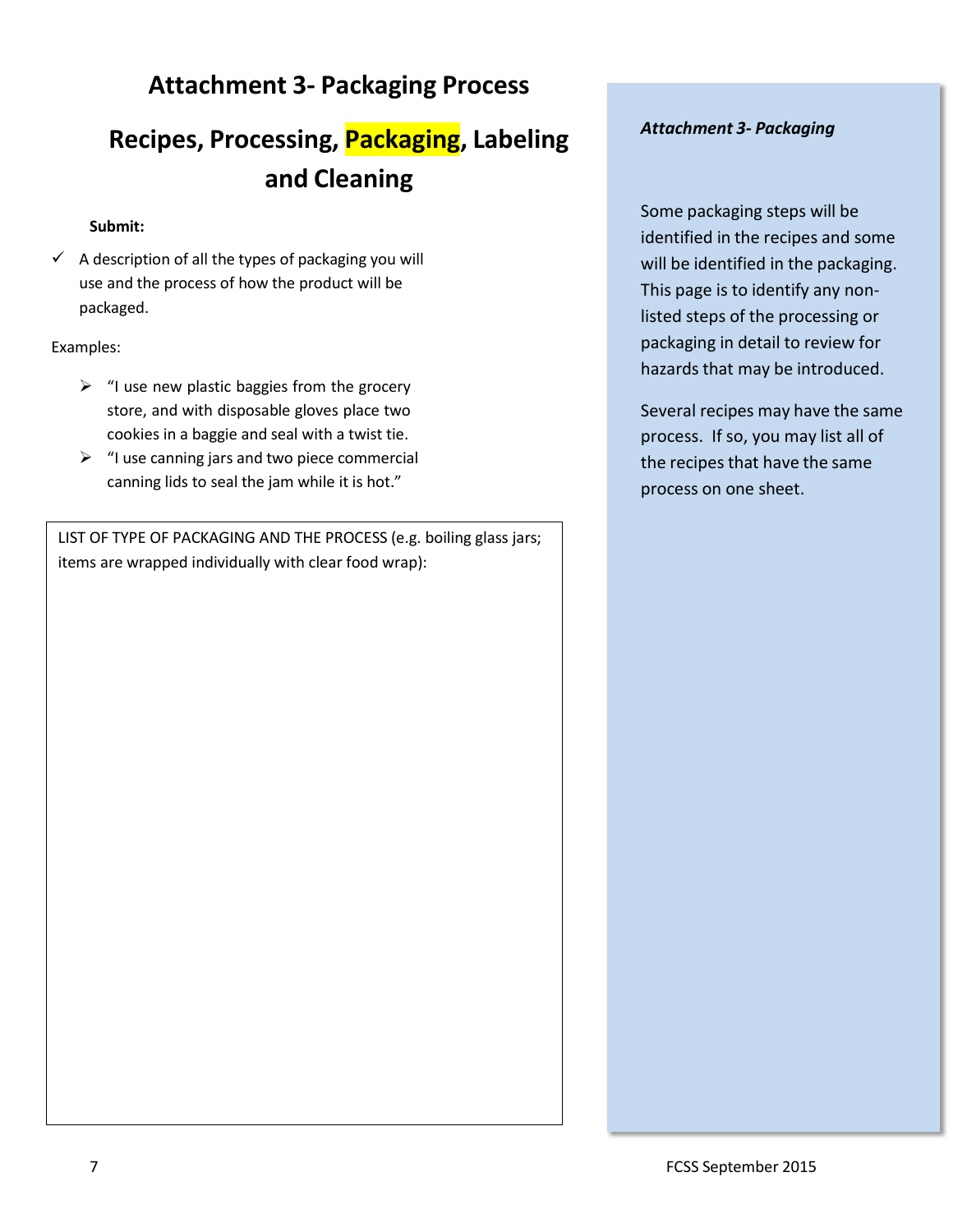### **Attachment 4- Labeling**

## **Recipes, Processing, Packaging, Labeling and Cleaning**

### **Submit:**

 $\checkmark$  Attach a label for each recipe below, or on a separate sheet of paper. Print or copy extra forms as needed for all recipes

Labels must contain the following information:

- $\triangleright$  Name, address, city, state and zip code of the cottage food operation
- $\triangleright$  Name of the cottage food product
- $\triangleright$  Ingredients of the cottage food product, from highest weight ingredient to lowest weight
- $\triangleright$  Net quantity, weight, count or volume
- $\triangleright$  Allergen labeling
- $\triangleright$  The following statement:

**"Made in a home kitchen that is not subject to retail food establishment regulations or inspections."**

NOTE: The size of the type, or "font" for this statement must be 11-point or greater.

ATTACH DRAFT OF LABEL FOR EACH PRODUCT (see rule for example):

### *Attachment 4- Labeling*

Ingredients lists that contain an allergen need to be listed on the label. The most common allergens are:

**Milk**

This includes cream, butter, caseinate, curds, lactate, lactose, whey, etc.

- **Wheat**
- **Eggs**
- **Peanuts**
- **Tree Nuts**

This includes almonds, pecans, hazelnuts and walnuts.

**Soy**

This includes soybeans, soy milk, soy lecithin (often found in sub ingredients)

Allergens can be listed in a "Contains" statement below the list of ingredients.

> Example: "Contains tree nuts, wheat, eggs and milk", would be a statement for a typical chocolate cookie with walnuts. ("milk" is in butter)

See 50-50-116 for additional information.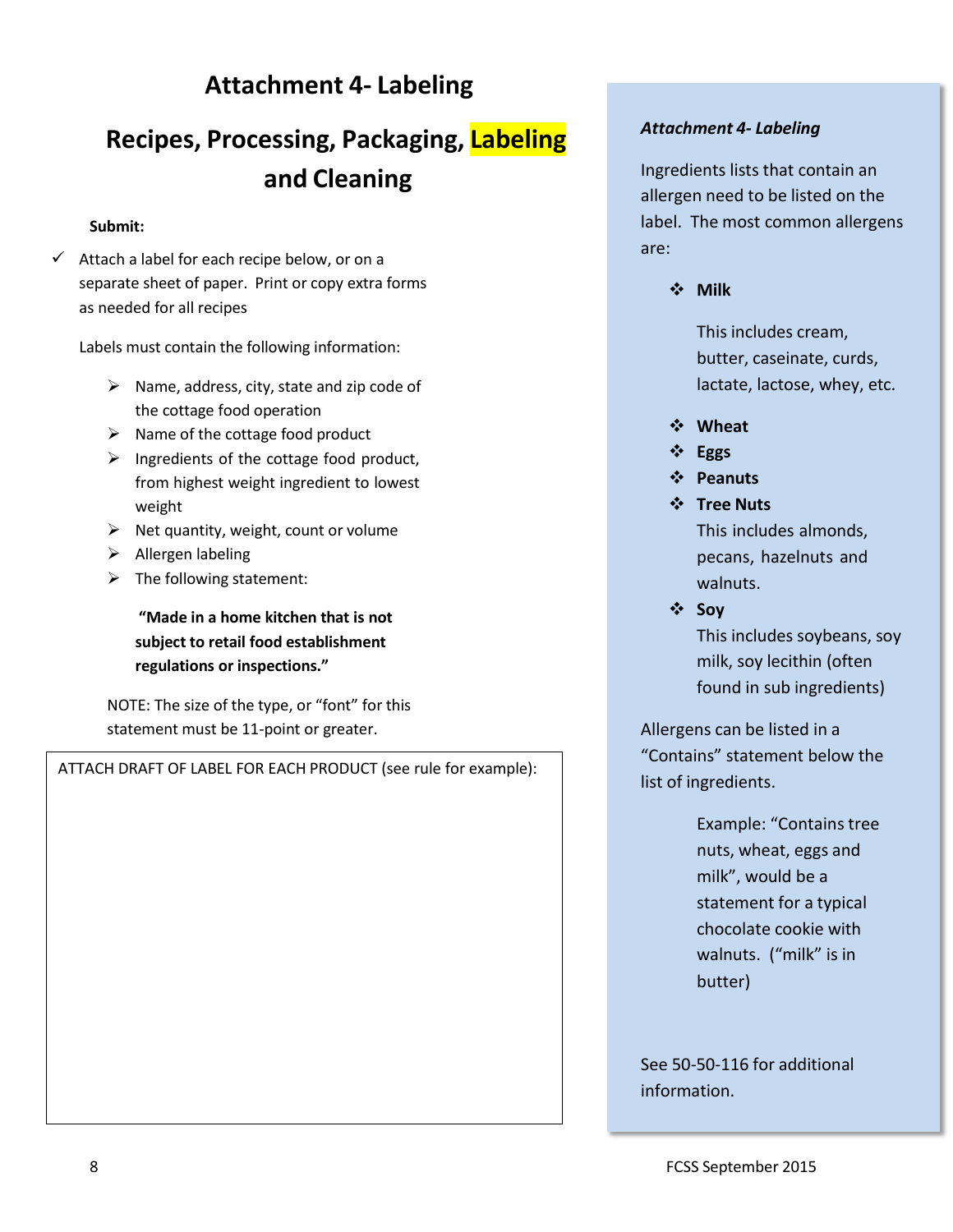### **Attachment 5 - Cleaning Process**

## **Recipes, Processing, Packaging, Labeling and Cleaning**

### **Submit:**

- $\checkmark$  A list of how the equipment, utensils, and product contact surfaces will be cleaned and sanitized, and how often.
- $\checkmark$  Include a description of how you will control allergens, including how you will clean surfaces and utensils between preparation of products with allergens and products that do not contain allergens.

### *Attachment 5- Cleaning and Sanitation*

Allergen control includes:

- $\triangleright$  Adequate cleaning to prevent cross contact between equipment used to make products that have allergen ingredients and products that have no allergen ingredients.
- $\triangleright$  Not storing allergens such as flour near ingredients used in non-wheat products.

LIST CLEANING STEPS AND PRODUCTS USED (e.g. 1 tbsp of liquid bleach will be mixed with 1 gallon of water and used to wipe down all food contact surfaces):

IDENTIFY HOW ALLERGEN INGREDIENTS WILL BE STORED TO PREVENT CROSS-CONTAMINATION (e.g. nuts will be stored in sealed container away from other products):